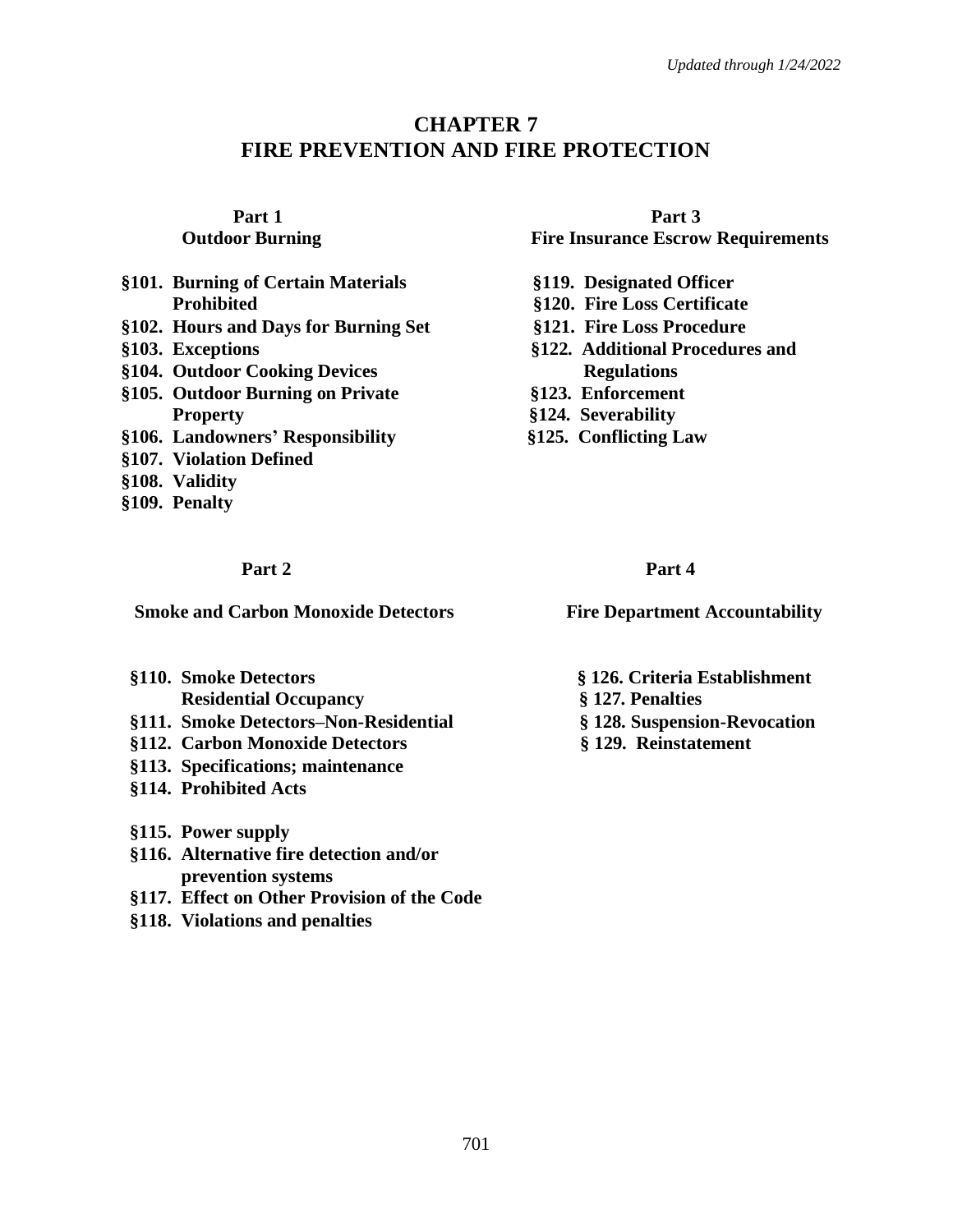## **Part 1 Outdoor Burning**

## **§101. Burning of Certain Materials Prohibited.**

No person, firm, or corporation shall within the Township burn any garbage or noxious or offensive materials of any kind, including but not limited to automobile, truck, and tractor tires; animal hides, bones, fat, or parts; paints or any other highly inflammable or explosive material.

## **§102. Hours and Days for Burning Set.**

No person, firm, or corporation shall within the Township burn anything at any time except between the hours of 6:00 A.M. and 6:00 P.M. on Wednesday and Saturday.

## **§103. Exceptions.**

This Part shall not apply to any burning within the Township by any person, firm, or corporation which takes place within the interior of a building in any stove, furnace, fire place, or incinerator.

## **§104. Outdoor Cooking Devices.**

This Part 1 shall not prohibit use of outdoor cooking devices such as barbecue pits or grills or similar cooking devices when used for cooking, but such devices shall not be used for burning otherwise prohibited by this Part 1.

### **§105. Outdoor Burning on Private Property.**

This Part 1 shall not apply to burning of any materials by any person, firm, or corporation within the Township on land which is owned by it at a place which is more than 500 feet, measured in a straight line, from any home or building owned or used by others than the person, firm, or corporation doing the burning.

### **§106. Landowners' Responsibility.**

It shall be a violation of this Part 1 for any landowner to conduct or permit any burning prohibited by this Part 1 or to actively or passively permit others to conduct such burning upon land of such owner.

### **§107. Violation Defined.**

It shall be a violation of this Part 1 for any person, firm, or corporation to assemble materials for a burning prohibited by this Part 1 or to ignite such materials or to otherwise foster or add to such burning, by whoever started.

### **§108. Validity.**

Should any section or provision of this Part be declared by a court of competent jurisdiction to be invalid, such decision shall not affect the validity of the ordinance as a whole, or any other parts thereof.

### **§109. Penalty.**

Any person, firm or corporation who shall violate any provision of this Part or Ordinance shall,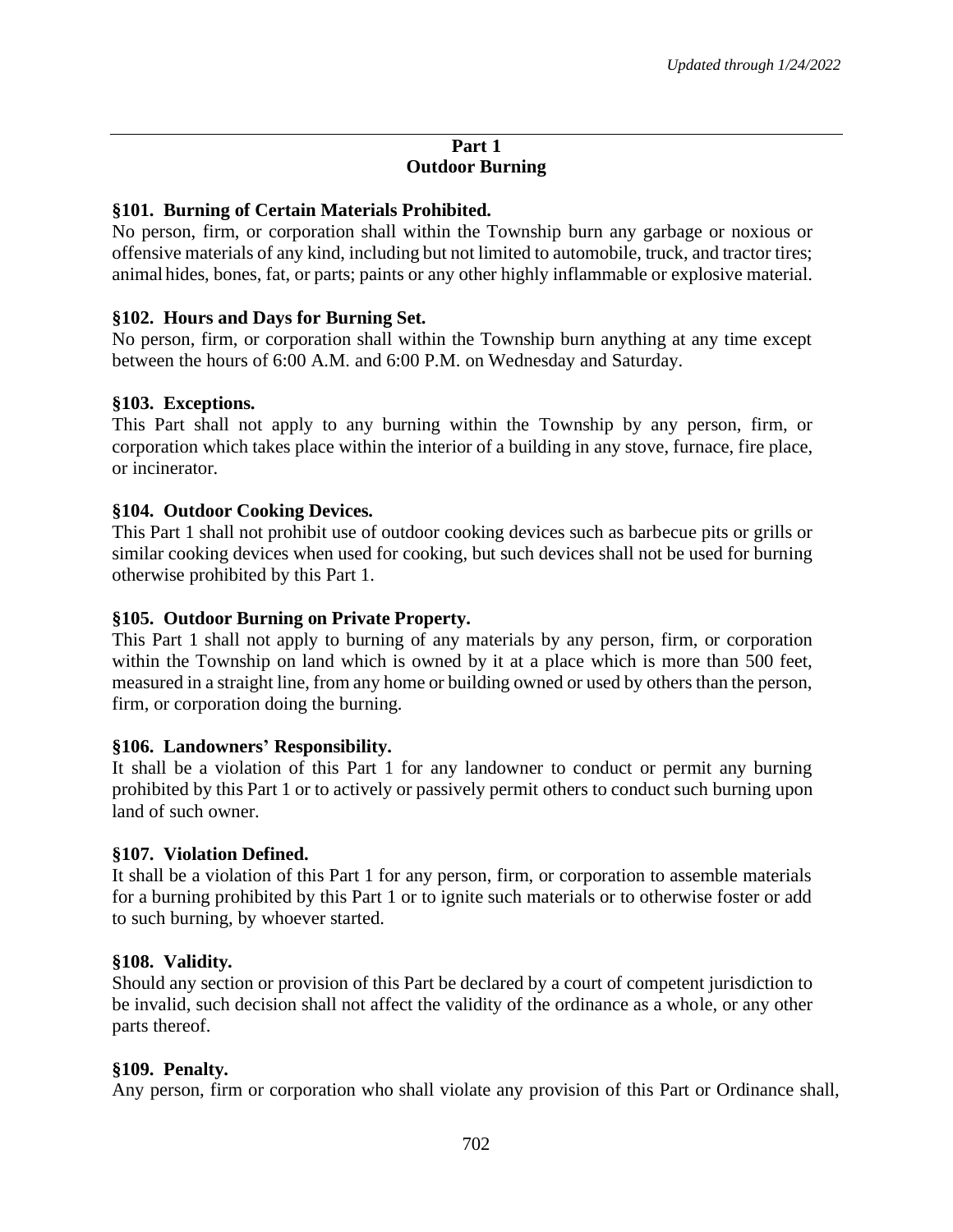upon being found liable in a summary offense proceeding, pay a fine of not more than \$1,000.00 for each violation, plus court costs and such other costs and expenses as permitted by law, or upon default in payment of such fine and costs, undergo imprisonment to the extent allowed by the law for punishment of summary offenses. In addition to the other powers set forth herein for violation, the Township of Sewickley may institute proceedings in courts of equity to compel the cessation of violation and, further, to collect all costs, charges and expenses incurred in the enforcement process.

## **Part 2 Smoke and Carbon Monoxide Detectors**

### **§110. Smoke Detectors - Residential Occupancy**

A. All buildings and structures used for residential occupancy, including but not limited to single-family dwellings, multifamily dwellings, multifamily apartment houses, condominiums, boardinghouses, lodging homes, rooming houses, tourist homes, bed-and-breakfast homes, dormitories, hotels, motels and residential buildings, shall have smoke detectors installed in each sleeping area of said building or structure. Where bedrooms or rooms habitually used for sleeping are separated by other use areas, such as kitchens, living rooms or dining rooms, they shall be considered as separate sleeping areas for the purpose of this section. Additionally, in each multifamily dwelling, condominium building, or apartment house containing three (3) or more units and in each boardinghouse, lodging home, rooming house, bed-and-breakfast home, tourist home, dormitory, hotel, motel and resident building, smoke detectors shall be installed in the cellar and/or basement and on every floor in common areas (e.g., basements, cellars, hallways, corridors, etc.) in addition to those placed in sleeping areas.

B. It shall be the responsibility of the owner of each new residential occupancy unit and each existing residential occupancy unity in any structure having at least one (1) occupant to install smoke detectors as heretofore provided. It shall be the joint responsibility of the owner and the tenants/residents in all occupied units, and of the owner in all other cases, to maintain said smoke detectors. Such maintenance shall include keeping the smoke detectors units serviceable by replacing batteries when necessary or by keeping them connected to an electric source so that they remain capable of transmitting an audible signal in the presence of smoke.

## **§111. Smoke Detectors - Non-Residential Occupancy**

- A. In all buildings and or structures in the Township for which a use and/or occupancy permit has been issued, and is not a building or structure used for residential occupancy and in compliance with Section 110 above, smoke detectors shall be installed and placed so as to provide adequate coverage for the structure in accordance with standards set forth in the Uniform Construction Code, and International Fire Code, and all other such Codes as adopted pursuant to Township of Sewickley Code Chapter 5 Section 401.
- B. It shall be the responsibility of the owner of each new structure and each existing structure having at least one (1) occupant, other than those buildings and structures used for residential occupancy and in compliance with Section 110 above, to install smoke detectors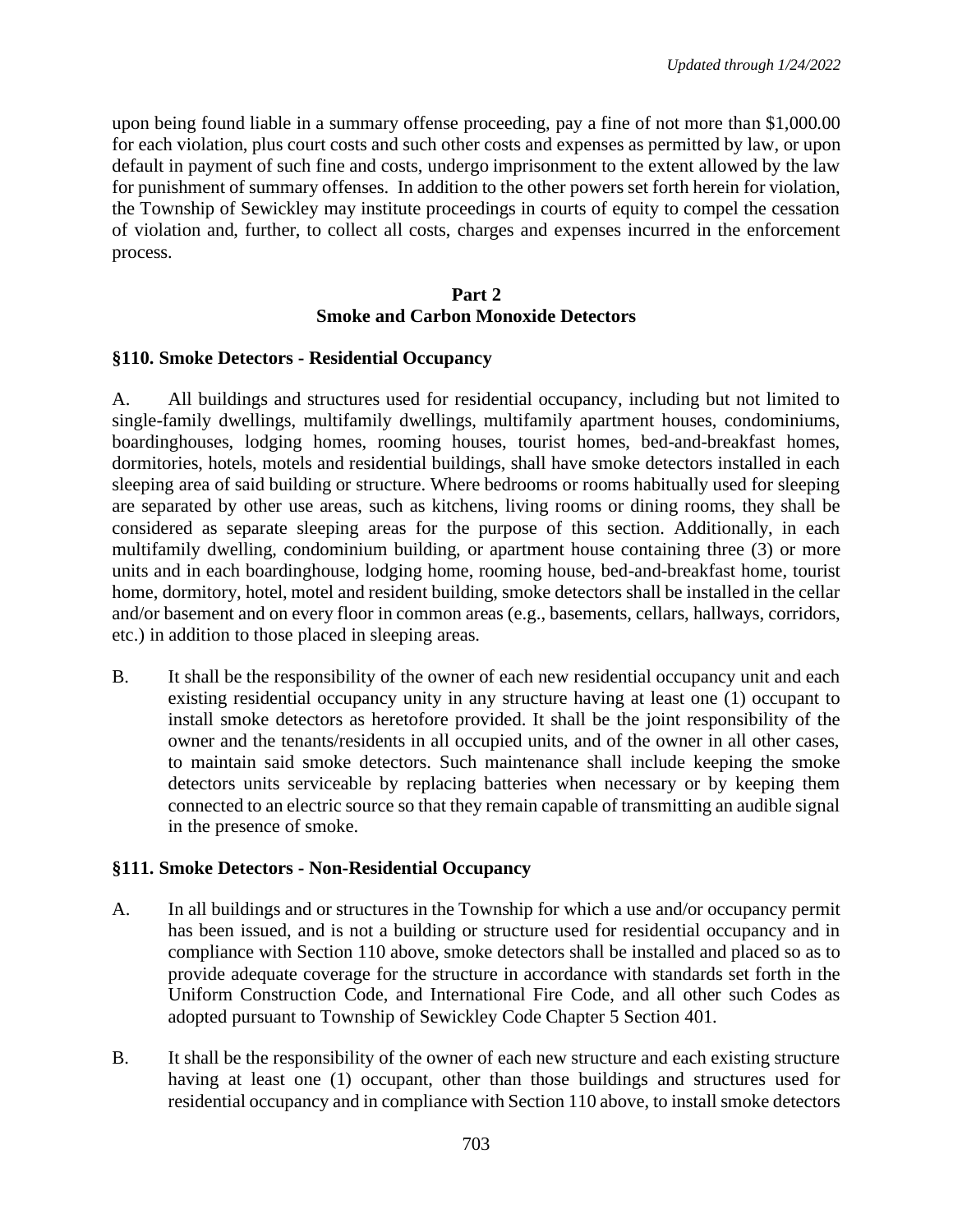as heretofore provided. It shall be the joint responsibility of the owners and tenants/occupants in all such occupied units, and of the owner in all such unoccupied units, if any, to maintain said smoke detectors. Such maintenance shall include keeping the smoke detectors units serviceable by replacing batteries when necessary or by keeping them connected to an electrical source so that they remain capable of transmitting an audible signal in the presence of smoke.

## **§112. Carbon Monoxide Detectors**

- A. Carbon monoxide detectors shall be installed in all occupied buildings and structures within fifteen (15) feet of any fossil fuel burning fireplace, appliance, furnace, heating source and any other fossil fuel burning device, and any attached garage. Fossil fuel shall include, without limitation, gasoline, coal, propane, natural gas, heating oil, and other similar fuels, and shall also be defined to include wood, wood pellets, corn kernels, pits, and other similar combustible fuel used to heat homes or otherwise be combusted.
- B. It shall be the responsibility of the owner of each new occupancy unit, residential, commercial or otherwise, and each existing occupancy unit in any structure having at least one (1) occupant to install carbon monoxide detectors as heretofore provided. It shall be the joint responsibility of the owner and the tenants/residents in all occupied units and of the owner in all other cases to maintain said carbon monoxide detectors. Such maintenance shall include keeping the carbon monoxide detectors units serviceable by replacing batteries when necessary or by keeping them connected to an electric source so that they remain capable of transmitting an audible signal in the presence of carbon monoxide.

### **§113. Specifications; maintenance.**

A. Each smoke detector shall be capable of sensing visible or invisible particles of combustion and shall be capable of producing an audible alarm thereof. Each carbon monoxide detector shall be capable of detecting carbon monoxide through the use of a biometric sensor or other operable sensor. Each detection device utilized shall be maintained in operable condition and shall be of a type certified by a nationally recognized inspection agency, such as Underwriter's Laboratories, Inc., as a properly operating fire and/or carbon monoxide detection device for the protection of life and safety.

## **§114. Prohibited acts.**

A. In addition to any owner or tenant who fails to carry out the obligations imposed hereby, any person or persons who remove or destroy any smoke and/or carbon monoxide detector(s) (except the owner or tenant for the purpose of immediate replacement) shall be deemed in violation of this chapter.

### **§115. Power supply.**

A. In any new construction, smoke and/or carbon monoxide detectors shall be hard-wired directly to the building's power supply.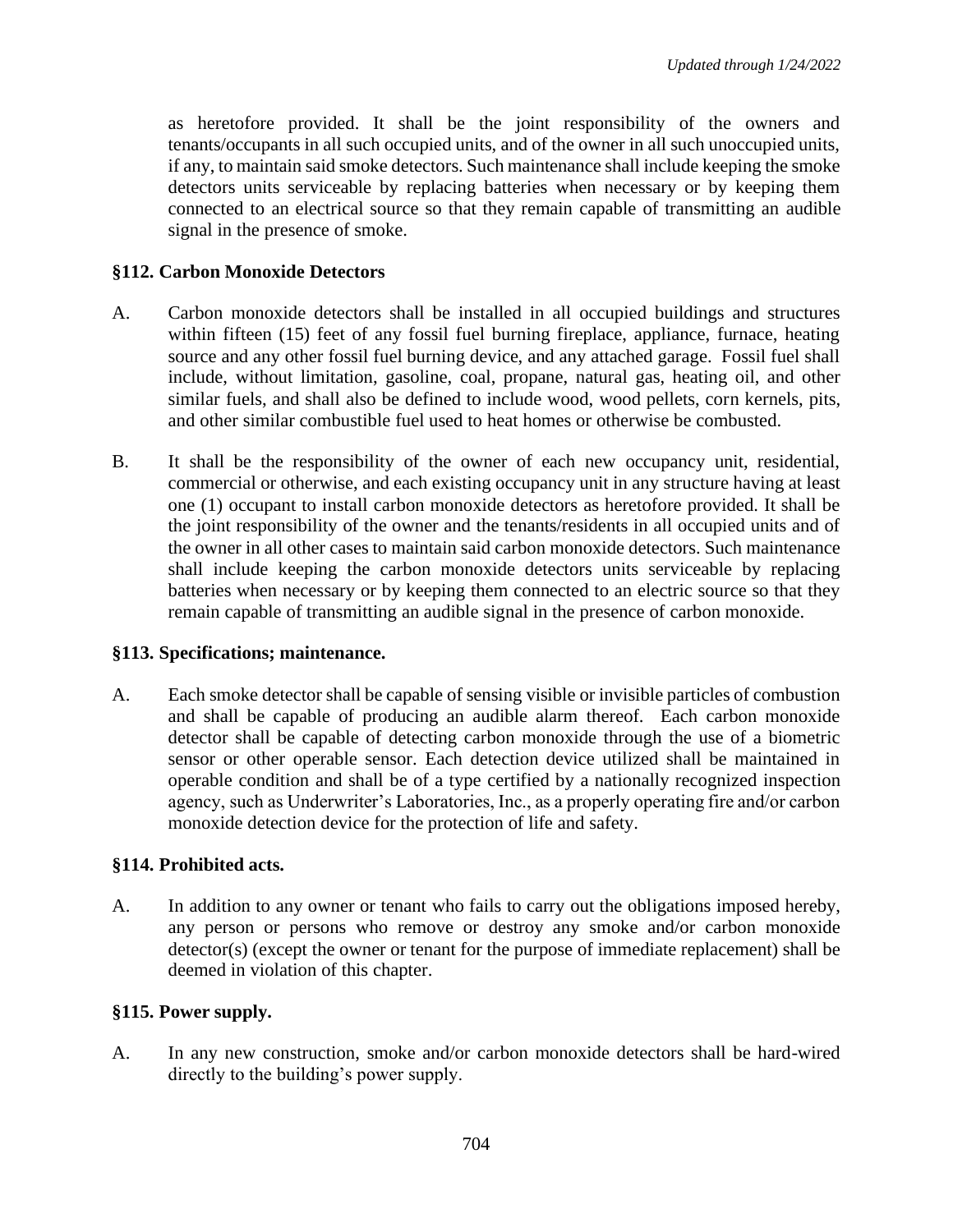- B. In all existing structures, it is preferred that smoke and/or carbon monoxide detectors be hard-wired to the building's power supply; however, a battery powered detectors are acceptable where a hardwired smoke and/or carbon monoxide detector is not economically feasible.
- C. All areas of existing structures that are renovated, including the opening of any wall or ceiling, shall be constructed to include hard wired smoke and/or carbon monoxide detectors.
- D. All additions to existing structures shall be constructed to include hardwired smoke and/or carbon monoxide detectors, where appropriate under this Part 2 of Chapter 7.

## **§116. Alternative fire detection and/or prevention systems.**

A. Alternative fire and/or carbon monoxide detection and/or prevention systems may be installed as a substitute for the smoke and/or carbon monoxide detectors required hereunder, provided that such alternative smoke and/or carbon monoxide detectors/prevention system has been individually approved and a permit therefore issued by the Code Enforcement Officer of the Township (or such other persons as the Township Board of Supervisors shall designate by resolution). Alternate smoke and/or carbon monoxide detection and/or prevention systems installed and in operation prior to and on the effective date of this Part of this Chapter are hereby deemed acceptable, provided that such systems are in conformance with the standards of this Part of this Chapter.

## **§117. Effect on Other Provision of the Code**

A. This Part is intended to establish a minimum requirement for fire detection devices in buildings and structures located within the Township. Residents and building owners in the Township are encouraged to research fire safety and install addition smoke and/or carbon monoxide detectors exceeding the requirements of the Part, if appropriate. The standards provided herein are additional to the provisions of the Codes adopted pursuant to the Township of Sewickley Code Chapter 5 Section 401 and any other provision of the Township of Sewickley Code. To the extent that the standards provided in other Sections of this Code are more stringent, or in the alternative the provisions of this Part 2 of Chapter 7 are more stringent, the more stringent provisions shall be controlling.

## **§118. Violations and penalties.**

- A. Any person who violates this chapter shall, upon conviction thereof before any District Justice of the Township or any other court having jurisdiction over the same, be sentenced to pay a fine of not more than one thousand dollars (\$1,000.) and costs of prosecution for each offense and, in default of payment of such fine and costs, to imprisonment on the county jail for not more than thirty (30) days.
- B. Any architect, engineer, builder, contractor, agent, person or corporation employed in connection therewith who may have assisted in the commission of any such violation shall each be guilty of a separate offense and, upon conviction thereof before any District Justice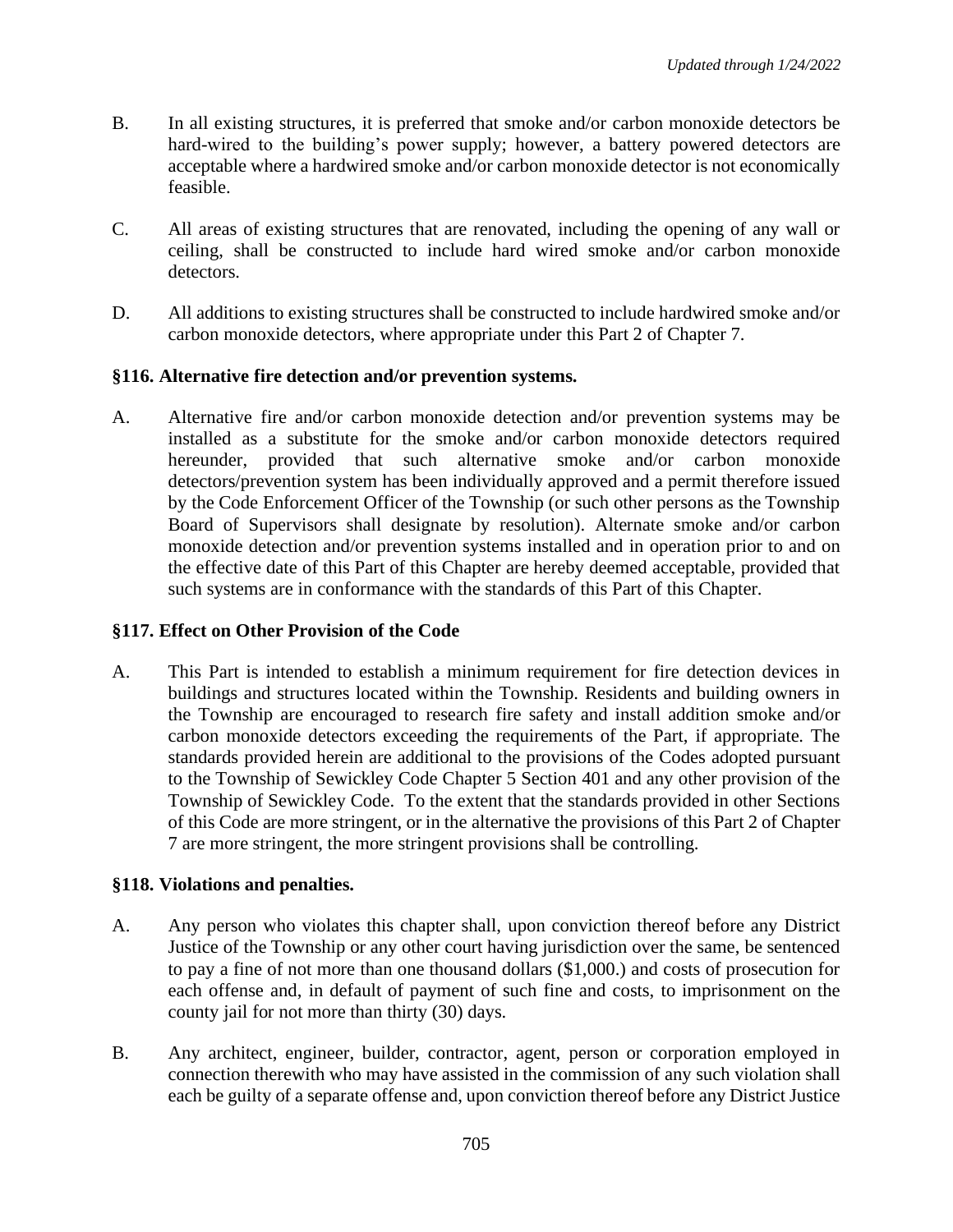in the Township or other court having jurisdiction over the same, be sentenced to pay a fine of not more than one thousand dollars (\$1,000.) and costs of prosecution for each offense and, in default of payment of such fine and costs, to imprisonment on the county jail for not more than thirty (30) days.

C. Each day that a violation continues shall be deemed a separate offense.

#### **Part 3 Fire Insurance Escrow Requirements**

### **§119. Designated Officer.**

The Township Secretary, or such official's designee, is hereby appointed as the designated officer who is authorized to carry out all responsibilities and duties stated herein.

## **§120. Fire Loss Certificate.**

No insurance company, association or exchange (hereinafter the "Insuring Agent") doing business in the Commonwealth of Pennsylvania shall pay a claim of a named insured for fire damage to a structure located within the Township of Sewickley (hereinafter "Municipality") where the amount recoverable for the fire loss to the structure under all policies exceeds Seven Thousand Five Hundred (\$7,500.00) Dollars, unless the Insuring Agent is furnished by the municipal treasurer with a municipal certificate pursuant to Section 508 (B) of Act 98 of 1992 as amended and unless there is compliance with Section 508 (C) of Act 98 of 1992 as amended and the provisions of this Ordinance.

### **§121. Fire Loss Procedure.**

Where pursuant to Section 508 (B)(1)(I) of Act 98 of 1992, as amended, the municipal treasurer issues a certificate indicating that there are not delinquent taxes, assessments, penalties, or user charges against real property, the Insuring Agent shall pay the claim of the named insured, provided however, that if the loss agreed upon by the named insured and the Insuring Agent equals or exceeds sixty (60%) percent of the aggregate limits of liability on all fire policies covering the building or structure, the following procedures must be followed:

- 1. The Insuring Agent shall transfer from the insurance proceeds to the designated officer of the Municipality in the aggregate of \$2,000.00 for each \$15,000.00 of a claim and for each fraction of that amount of a claim, this section to be applied such that if the claim is \$15,000.00 or less, the amount transferred to the Municipality shall be \$2,000.00; or
- 2. If at the time of a proof of loss agreed to between the named insured and the Insuring Agent, the named insured has submitted a contractor's signed estimate of the costs of removing, repairing or securing the building or other structure, the Insuring Agent shall transfer to the Municipality from the insurance proceeds the amount specified in the estimate.
- 3. The transfer of proceeds shall be on pro rata basis by all companies, associations or exchanges insuring the building or other structure.
- 4. After the transfer, the named insured shall submit a contractor's signed estimate within sixty (60) days of the costs of removing, repairing or securing the building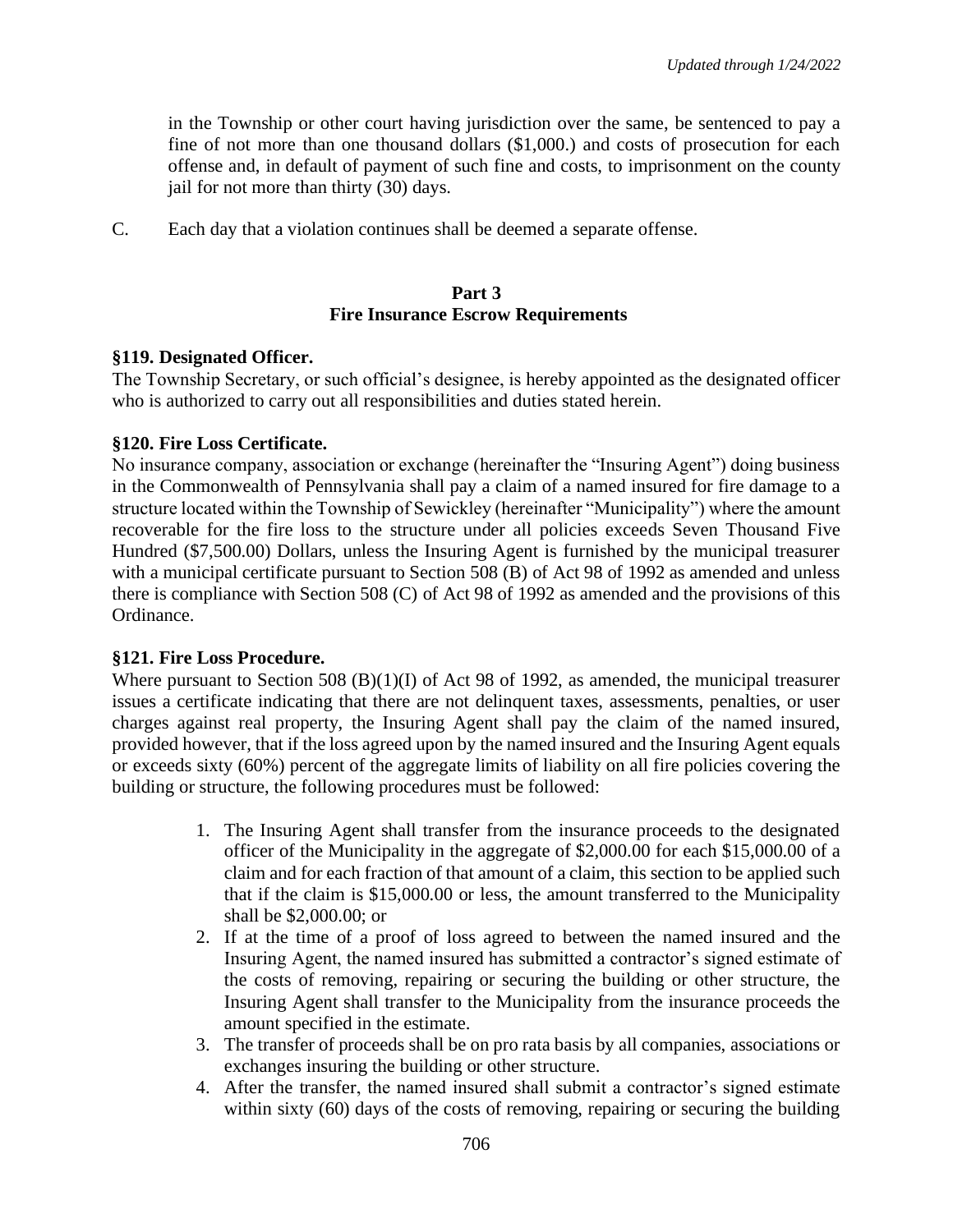or other structure, and the designated officer shall return the amount of the funds transferred to the Municipality in excess of the estimate to the named insured, if the Municipality has not commenced to remove, repair or secure the building or other structure.

- 5. Upon receipt of the proceeds under this section, the Municipality shall do the following:
	- a) The designated officer shall place the proceeds in a separate fund to be used solely as security against the total costs of removing, repairing, or securing the building or structure which are incurred by the Municipality. Such costs shall include, all reasonable and customary engineering, legal or administrative costs incurred by the municipality in connection with such removal, repair, or securing of the building or any proceedings related thereto; and
	- b) It is the obligation of the Insuring Agent when transferring the proceeds to provide the Municipality with the name and address of the named insured. Upon receipt of the transferred funds and the name and address of the named insured, certify that the proceeds have been received by the Municipality and notify the named insured that the procedures under this subsection shall be followed; and
	- c) When repairs, removal or securing of the building or other structure have been completed in accordance with all applicable regulations and orders of the Municipality and the required proof of such completion received by the designated officer, and if the Municipality has not incurred any costs for repairs, removal or securing, the fund shall be returned to the named insured. If the Municipality has incurred costs for repairs, removal or securing of the building or other structure, the costs shall be paid from the fund and if excess funds remain, the Municipality shall transfer the remaining funds to the named insured; and
	- d) To the extent that interest is earned on proceeds held by the Municipality pursuant to this Section, and not returned to the named insured, such interest shall belong to the Municipality. To the extent that the proceeds are returned to the named insured, interest earned on such proceeds shall be distributed to the named insured at the time that the proceeds are returned.
- 6. Nothing in this section shall be construed to limit the ability of the Municipality to recover any deficiency. Furthermore, nothing in this subsection shall be construed to prohibit the Municipality and the named insured from entering into an agreement that permits the transfer of funds to the named insured if some other reasonable disposition of the damaged property has been negotiated.

## **§122. Additional Procedures and Regulations.**

The Board of Supervisors may by Resolution adopt procedures and regulations to implement Act 98 of 1992 as amended and this Ordinance and may by Resolution fix reasonable fees to the charged for municipal activities or services provided pursuant to Act 98 of 1992 as amended and this Ordinance, including but not limited to, issuance of certificates and bills, performance of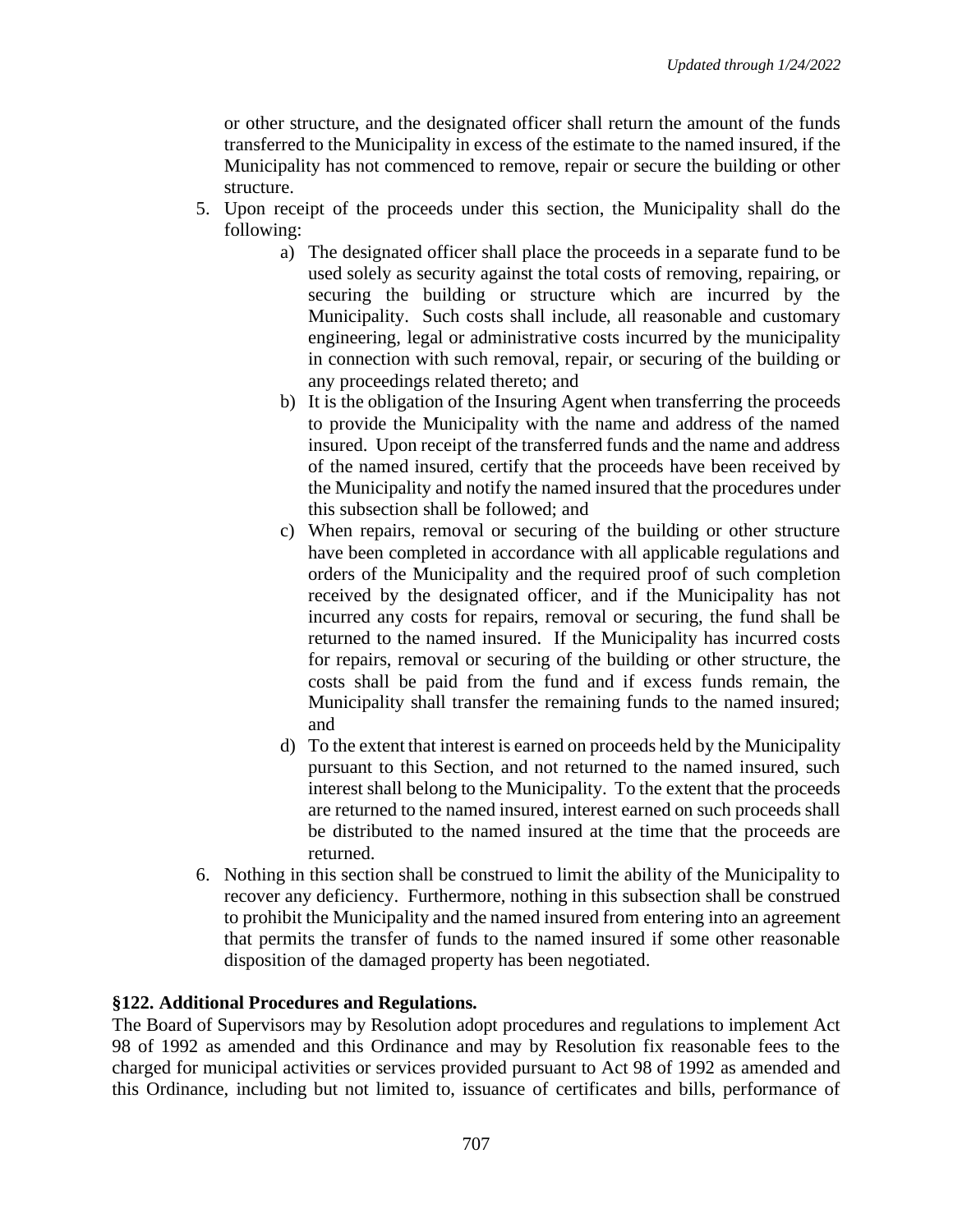inspections and opening separate fund accounts.

## **§123. Enforcement.**

Any owner of property, any named insured or any Insuring Agent who violates this Ordinance shall be subject to a penalty of up to \$1,000.00 per violation.

## **§124. Severability.**

The provisions of this Ordinance shall be severable and, if any of the provisions hereof shall be held to be invalid or unenforceable, the remaining provisions of this Ordinance shall remain in effect.

## **§125. Conflicting Law.**

All Ordinances or parts of Ordinances conflicting with any of the provisions of this Part 2of Chapter 7 of the Township of Sewickley Code are hereby repealed insofar as the same affect this Ordinance.

### **Part 4 Fire Departments Reporting and Accountability** *(added per ordinance 1 of 2022)*

## **§126. Criteria Establishment.**

The Board of Supervisors may, by majority vote, establish annual reporting criteria to be provided to the Township by the Fire Departments who are based in the Township. designated as first responders and eligible for Township funds. The Board may also request the same information from other companies who request to be designated first responders for specific areas of the Township prior to their designation.

### **§127. Penalties**

For the purposes of promoting the health, safety and general welfare of the Township of Sewickley, the Board of Supervisors shall review all fire department and 911 reporting protocols as required, and at a minimum annually, and shall communicate to the departments and/or 911 any requested revisions to said protocols. The Board of Supervisors may, by resolution, take appropriate action against any fire company that has failed to comply with the Township's reporting requirements, established protocols and /or otherwise failed to perform within accepted fire industry standards and protocols.

### **§128. Suspension Revocation**

The Township of Sewickley may, by resolution, suspend or revoke any, and all authorizations granted to any volunteer fire company to operate as a fire company and/or emergency service provider for the Township of Sewickley and may withhold and/or reallocate funds until such time as said fire company comes into compliance with the requirements for operations as set forth by the Township Supervisors.

### **§129. Reinstatement**

The Township of Sewickley Board of Supervisors shall review any proper request for reinstatement made to the Board of Supervisors by any fire company whose operating privileges have been suspended or revoked under Section 128 of this ordinance. Any request for